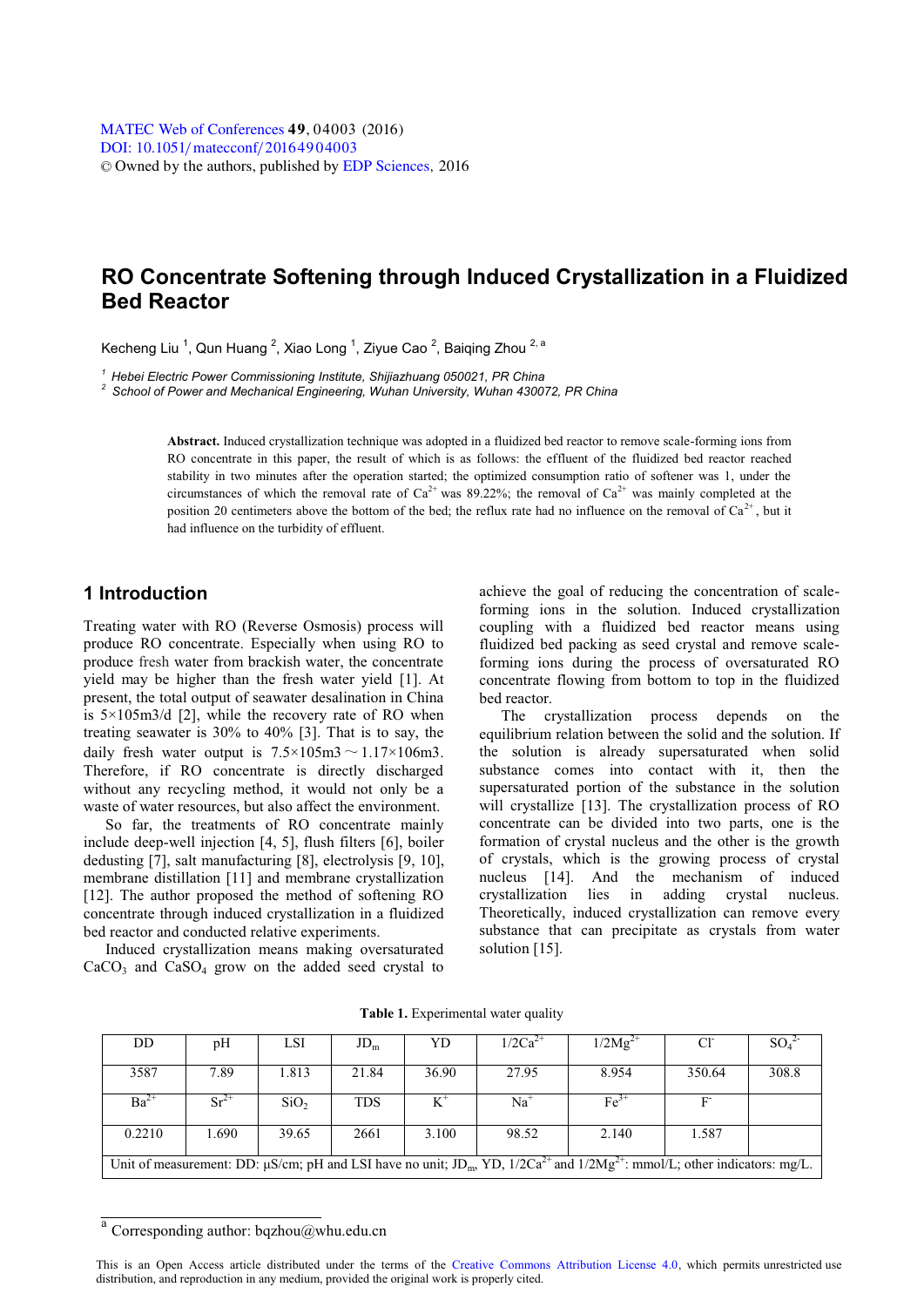## **2 Material and method**

#### **2.1 Experimental water**

Prepare the experimental water based on the average water quality (as shown in Table 1) of the concentrate of two single-pass two-stage RO systems in Unit 3 and 4 of a power plant. The scale inhibitor (PTP-0100) content of the experimental water is 16mg/L.

#### **2.2 Experimental facility**

The experimental facility and process consists of a drug tank, a raw water tank, a dosing pump, a feed water pump, a fluidized bed, four sample connections, three flowmeters and other devices, as shown in Figure 1.



**Figure 1.** Process of induced crystallization in a fluidized bed reactor

The fluidized bed reactor is made of PMMA with the height of 100 centimeters and the inner diameter of 4 centimeters. A screen is installed inside the fluidized bed reactor to prevent the inducer from flowing out. The drug injection tube is introduced into the reactor 2 centimeters above the screen. Sample connections are installed 20 centimeters, 40 centimeters, 60 centimeters and 80 centimeters above the bottom of the reactor respectively. Limestone is used as fluidized bed packing, and the static bed height is 40 centimeters. Feed water flows into the reactor at the bottom of the bed and flows out from the outlet at the top of the reactor. The packing acts not only as the inducer but also as the sludge blanket in a clarification tank, which bear the functions of induced crystallization, clarification and filtration.

#### **2.3 Experimental method**

The operation process of the experimental facility is as follows: The experiment is conducted under room

temperature, and each experiment uses brand-new inducers. Turn on the feed water pump to start the experiment. Open the inlet and outlet valves and adjust the inlet flow to the set value. Test the turbidity of outlet water every 30 seconds. After the turbidity of outlet water is stabilized, open the dosing valve to add softener into the reactor. Promptly adjust the dosing flow to the set value, and the induced softening clarification process will be started. Then, test the  $Ca^{2+}$  of outlet water every 2 minutes, after the value of which is stabilized, test the  $Ca<sup>2+</sup>$ , pH, hardness and turbidity of the outlet water from each sample connection. After that, turn on the reflux valve, and adjust the outlet valve until the reflux flow reaches the set value. Reduce the softener dosage according to the "feed water/concentrate" ratio. Test the  $Ca^{2+}$  and hardness of the outlet water every 2 minutes.

### **2.4 Fluidizing velocity**

The necessary and sufficient condition for operating the fluidized bed reactor is:  $u \in (u_{\min}, u_{\max})$ . Here,  $u$ ,  $u_{\text{min}}$  and  $u_{\text{max}}$  respectively represent the flow rate, the minimum fluidizing velocity and the maximum fluidizing velocity of the fluidized bed reactor.

#### $(1)$   $u_{\min}$

In order to ensure that the bed is fluidized, *u* must be higher than  $u_{\min}$ .  $u_{\min}$  is calculated by Formula 1 to 3 as follows.

Galileo Number ( $G_a$ ):

$$
G_a = \frac{d^3 \rho (\rho_p - \rho) g}{\mu^2} \tag{1}
$$

where, *d* represents packing particle diameter (m);  $\rho$  represents water density, (1000kg/m<sup>3</sup>);  $\rho_p$  represents packing density  $(kg/m^3)$ ; *g* represents gravitational acceleration,  $(9.81 \text{m/s}^2)$ ; and  $\mu$  represents water viscosity  $(1.46 \times 10^{-3} \text{Pa} \cdot \text{s}$  under 7.0 °C ). Through measuring, *d* is 0.315 to 0.500mm and  $\rho_p$  is 2500kg/m<sup>3</sup> in this experiment.

Fluidization Reynolds Number (Re*mf* ):

$$
Re_{mf} = \sqrt{33.7^2 + 0.0408G_a} - 33.7
$$
 (2)

Minimum Fluidizing Velocity ( $u_{\text{min}}$ ):

$$
u_{\min} = \frac{R \mathbf{e}_{mf} \mu}{\rho d} \tag{3}
$$

Because it has to be ensured that inducers with the maximum particle diameter be in a state of suspension, *d* in Formula 1 to 3 must take the value of the maximum packing particle diameter, which is  $0.500 \times 10^{-3}$ m. Based on computation result,  $u_{\min}$  is 5.44m/h.

$$
(2) u_{\text{max}}
$$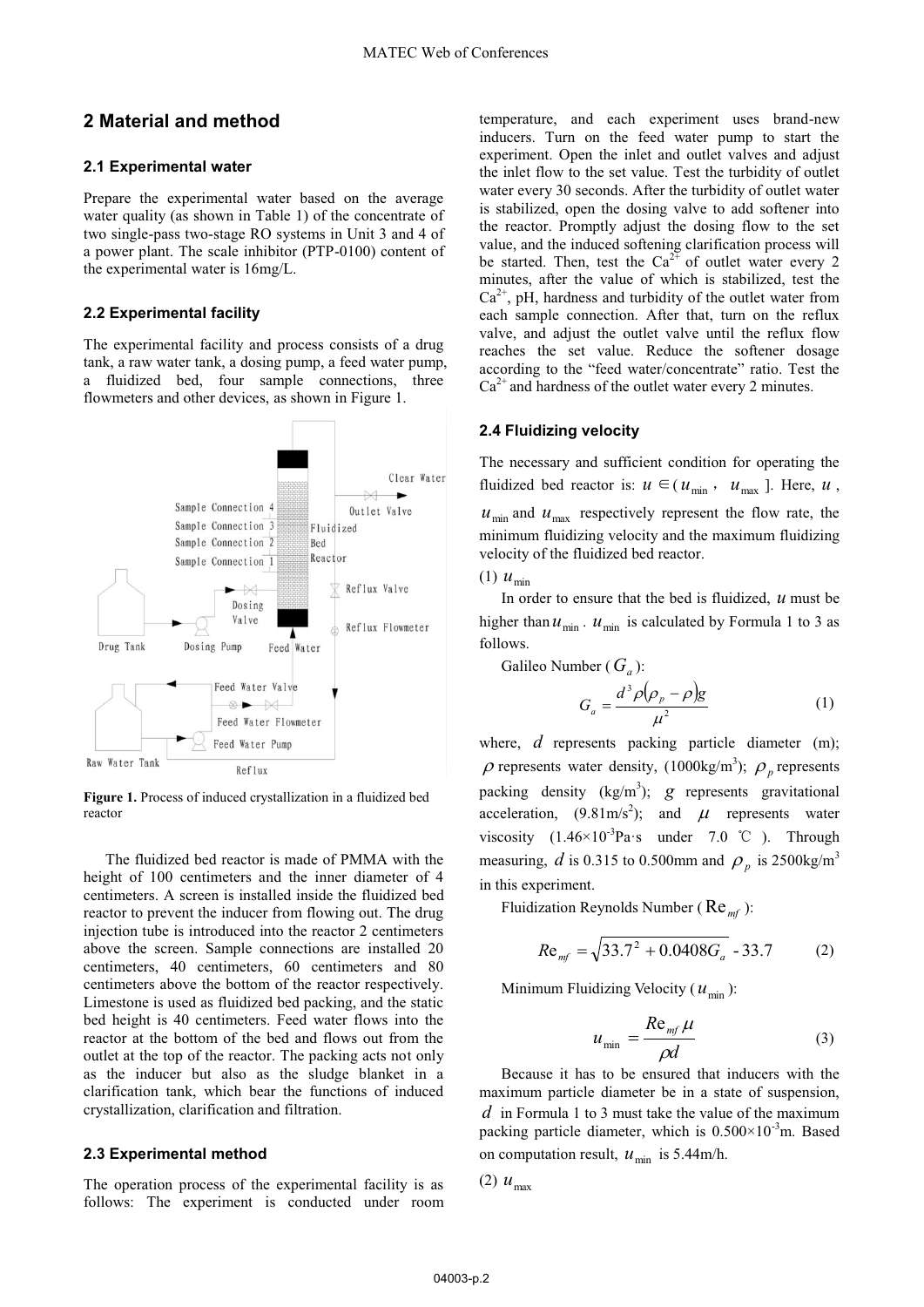To ensure that the packing will not flow out of the reactor, *u* must not be higher than  $u_{\text{max}}$ .  $u_{\text{max}}$  is related with the height of the bed and the reactor, and needs to be determined by experiment. The experiment process is as follows: Turn on the feed water pump after evacuation of all the air inside the fluidized bed reactor. Open the inlet and outlet valves and adjust the inlet flow while observing the expansion height of the bed. When the bed is expanded to a place approximately 5 centimeters below the outlet, record the current inlet flow which is the maximum flow ( $Q_{\text{max}}$ ) allowed in the reactor. Based on the experiment result,  $Q_{\text{max}}$  is 90L/h. And by calculation,  $u_{\text{max}}$  should be 71.66m/h.

#### **2.5 Retention time**

The retention time of concentrate in the bed ( *t* ) is calculated by Formula 4:

$$
t = \frac{3.6(\frac{1}{4}\pi\Phi^2 H - \frac{m}{\rho})}{Q}
$$
 (4)

where, *t* represents the retention time of concentrate in the bed (s);  $\Phi$  represents the inner diameter of the reactor (cm); *H* represents the bed height during steady operation (cm); *m* represents the mass of inducer inside the reactor (g);  $\rho$  represents the inducer density  $(2.50g/cm<sup>3</sup>)$  and  $Q$  represents the inlet flow (L/h).

Based on the experiment result, *H* is 91cm under the condition when *Q* is 90L/h and m is 660g. Therefore, *t* is calculated to be 35.12s.

#### **2.6 Softener**

Based on the experimental water quality in Table 1, NaOH is selected as the softener. The amount of softener is expressed through the consumption ratio of softener ( *N* ), where *N* is defined as the molar ratio of NaOH to the experimental water alkalinity  $(JD<sub>m</sub>)$ . In order to ensure complete neutralization of NaOH and HCO<sub>3</sub>, the theory value of *N* should be 1.0.

### **3. Results and Discussion**

#### **3.1 Induction time**

In the light of The Test Method of Water Coagulation and Precipitation Test Cup (GB/T 16881-2008), induced precipitation time (hereinafter referred to as "induction time" ) is determined under the temperature of  $10^{\circ}$ C with softener dosage of 16mg/L. The relation between the residual  $Ca^{2+}$  after the experimental water is softened by induced precipitation and the induction time is shown in Figure 2, where the value of  $N$  in curve a and c is 0.8, the inducer dosage is 0 and 30g/L, respectively; while the

value of N in curve b and d is 1.1, the inducer dosage is 0 and 30g/L, respectively.

During the crystallization process, inducer acts as the crystal seed, lowering down the energy barrier of the reaction. Therefore, under the same circumstance, adding inducer will accelerate the crystallization process and reduce the residual  $Ca^{2+}$ . As reflected in Figure 2, curve c is below curve a while curve d is below curve b.



**Figure 2.** Relation between the residual Ca2+ and the induction time

### **3.2 Operation time**

Reflux rate is defined as the percentage of reflux flow in the total inlet flow.

Using the experimental facility shown in Figure 1, the relation between the removal rate of  $Ca^{2+}$  and the operation time is shown in Figure 3, under the condition where the reflux rate is 50%, the water temperature is 19.3ć, *u* is 63.59m/h, *t* is 46.38s and *N* is 1.02. Here, the beginning of the operation is the time when softener starts to be added.

After the softener is added, the  $CO<sub>3</sub><sup>2</sup>$  level of the inlet flow will keep rising until a supersaturated solution of  $Ca^{2+}$  and  $CO_3^{2-}$  is formed. The supersaturated solution flows through the fluidized bed reactor and induces the crystallization process. The generated crystals will adhere to the surface of inducer particles, and the  $Ca^{2+}$  level will drop. This reaction process takes approximately 2 minutes according to Figure 3.



**Figure 3.** Relation between the removal rate of  $Ca^{2+}$  and the operation time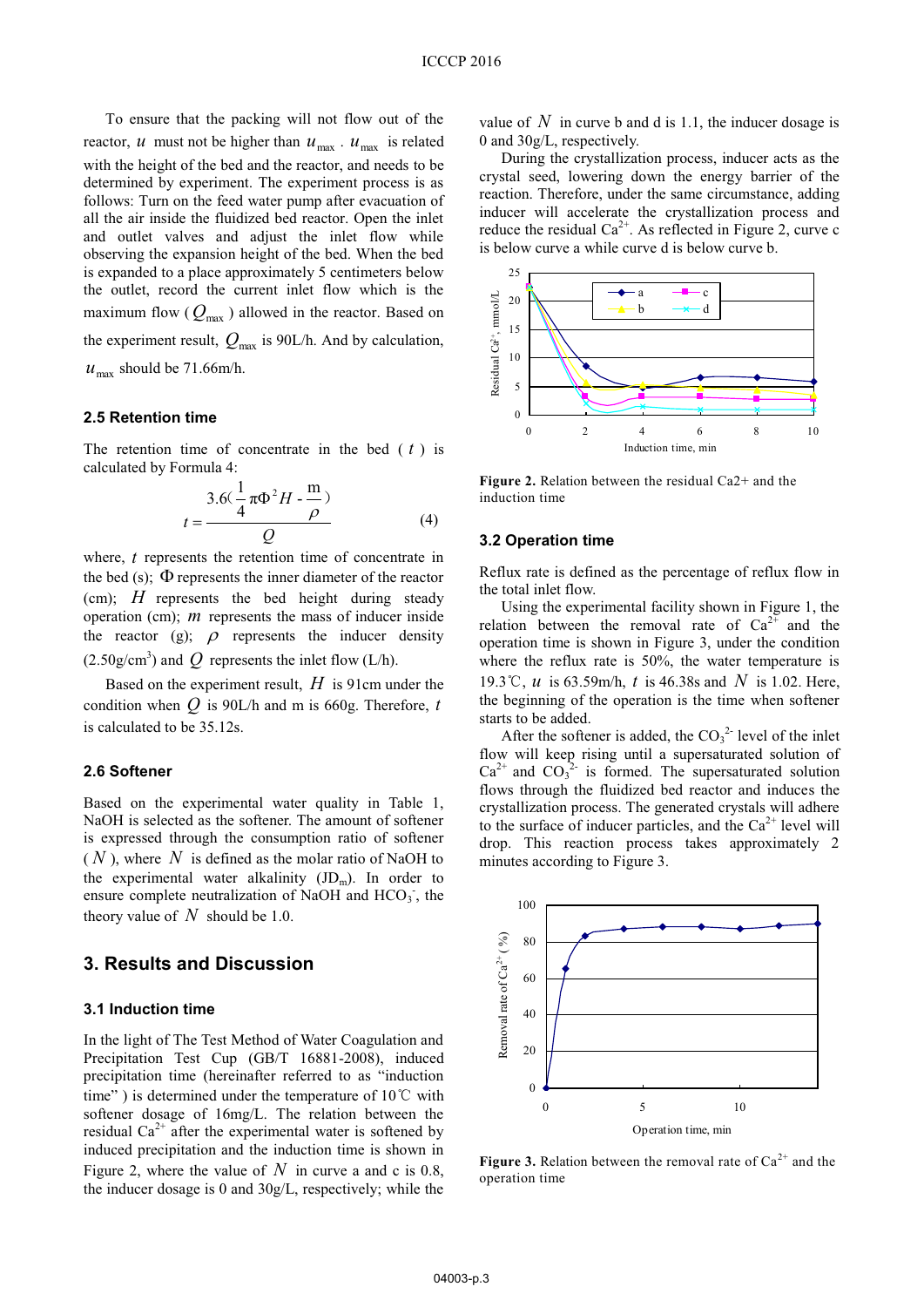#### **3.3 Softener dosage**

Under the same condition as Section 2.2, the relation between the removal rate of  $Ca^{2+}$  and N is shown in Figure 4.

When  $N \leq 1.0$ , the CO<sub>3</sub><sup>2</sup> level rises with the value of *N*, and the solution goes through the stages of unsaturation, saturation and finally supersaturation. The removal rate of  $Ca^{2+}$  increases with the value of *N* until *N* reaches 1.0. When  $N > 1.0$ , there will be no  $HCO<sub>3</sub>$ . left in the inlet flow. And keep adding the value of *N* will no longer affect the  $CO_3^2$  level, which means the supersaturated degree of the solution will not change, and the removal rate of  $Ca^{2+}$  will maintain at the level when *N* reaches 1.0.



**Figure 4.** Relation between the removal rate of  $Ca^{2+}$  and N

### **3.4 Height of the fluidized bed reactor**

Using the experimental facility shown in Figure 1, the relation between the removal rate of  $Ca^{2+}$  and the height of the reactor is shown in Figure 5, under the condition where the reflux rate is 50%, the water temperature is 19.6ć, *u* is 65.97m/h, *t* is 46.19s and *N* is 1.04.

The taller the reactor is, the longer the inlet flow will be in contact with the inducer, and the higher the removal rate of  $Ca^{2+}$  will be. However, when the height of the reactor is enough to ensure adequate crystallization time, raising the height will have little effect on the removal rate of  $Ca^{2+}$ .



**Figure 5.** Relation between the removal rate of  $Ca^{2+}$  and the height of the reactor

### **3.5 Reflux rate**

Using the experimental facility shown in Figure 1, the relation between the removal rate of  $Ca^{2+}$ , the effluent turbidity and the reflux rate is shown in Figure 6, under the condition where the water temperature is  $19.6^{\circ}$ C, *u* is 66.35m/h, *t* is 46.17s and *N* is 1.02.

In the fluidized bed reactor, the inducer layer is acting as a filter bed. Therefore, higher reflux rate means longer filtering time of the inlet flow and lower effluent turbidity. Nevertheless, if the reflux rate is too high, the pore size of the filter bed will become larger and the filter bed will be less capable of intercepting suspended solids, resulting in higher effluent turbidity.



**Figure 6.** Relation between the removal rate of  $Ca^{2+}$ /effluent turbidity and the reflux rate

# **4. Conclusion**

RO concentrate softening through induced crystallization in a fluidized bed reactor has the following characteristics:

(1) The start-up speed of the reactor is relatively fast. The effluent quality can reach stability in approximately 2 minutes after the operation starts, as shown in Figure 2 and 3.

(2) The optimized consumption ratio of softener is 1. When softener is inadequate ( $N = 0.8$ ), the removal rate of  $Ca^{2+}$  merely reaches 76.18%. When softener is just enough to completely neutralize  $HCO_3^-$  ( $N = 1.0$ ), the removal rate of  $Ca^{2+}$  can reach 89.22%. Keep adding softener would not improve the removal rate of  $Ca<sup>2+</sup>$ obviously. As shown in Figure 2 and 4.

(3) The removal of  $Ca^{2+}$  was mainly completed at 20 centimeters above the bottom of the bed. For comparison, the removal rate of  $Ca^{2+}$  is 90.05% and 91.60% respectively at 20 centimeters and 100 centimeters above the bottom of the bed. The removal rate at the latter position is merely 1.72% higher than that at the former one, as shown in Figure 5.

(4) The reflux rate has no influence on the removal of  $Ca^{2+}$ , but it had great influence on effluent turbidity. When the reflux rate is higher than 20%, the effluent turbidity will be lower than 10.5 NTU, as shown in Figure 6.